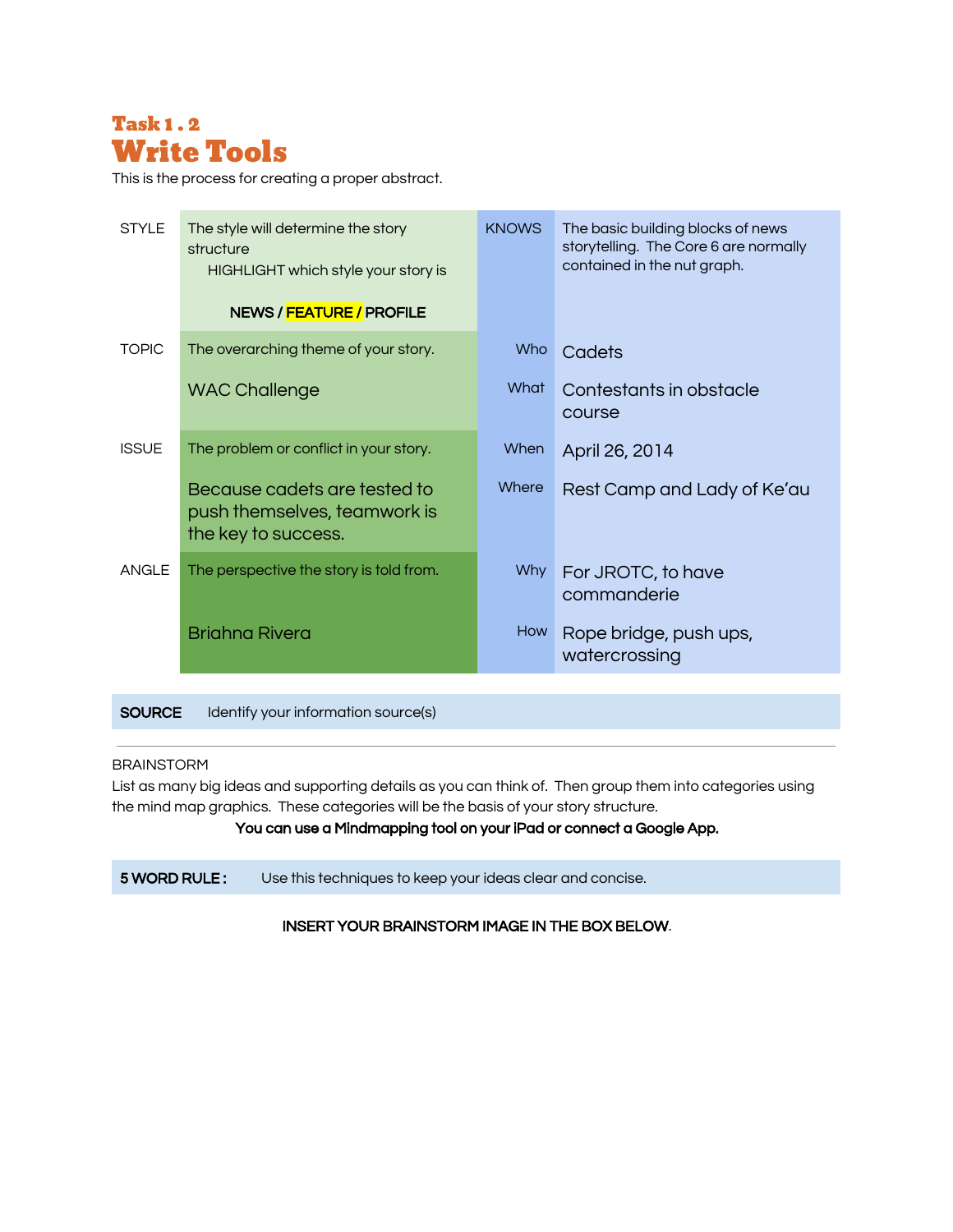

## MAKE A PLAN

Choose three big ideas and their supporting details from your mind map. Try to adhere to the 5 word rule. Provide at least 2 key details for every big idea.

| <b>BIG IDEAS</b> | <b>TELL ME MORE</b>                                 |
|------------------|-----------------------------------------------------|
| 1 Brighna's Job  | A Battalion Commander<br>B In charge of what at WAC |
| 2 WAC overall    | $A$ 5 W's H<br>B How team and Briahna copes with it |
| 3 Break down     | A Who won<br>B what everyone got out of it          |

## TOPIC SENTENCES

Topic sentences help you make a very clear and focused message. Readers should clearly understand what the story is about. Be very direct and don't forget to include the CORE info.

Please replace the examples below with your topic sentences.

| SIMPLE DECLARATIVE STATEMENT           | NUMBER STATEMENT                                                                    |
|----------------------------------------|-------------------------------------------------------------------------------------|
| A simple statement.                    | Use a number word in your sentence.                                                 |
| Briahna is the person in charge at WAC | EX: There is one person who all cadets                                              |
| <b>Challenge</b>                       | mentor from, which is Briahna.                                                      |
| <b>QUESTION</b>                        | SITUATION/STANCE                                                                    |
| Create a question around your topic.   | Create a situation and take a stance on your                                        |
| EX: Why is Briahna the Battalion       | topic.                                                                              |
| Commander?                             | EX: If Briahna is the Battalion<br>Commander, what is she actually in<br>charge of? |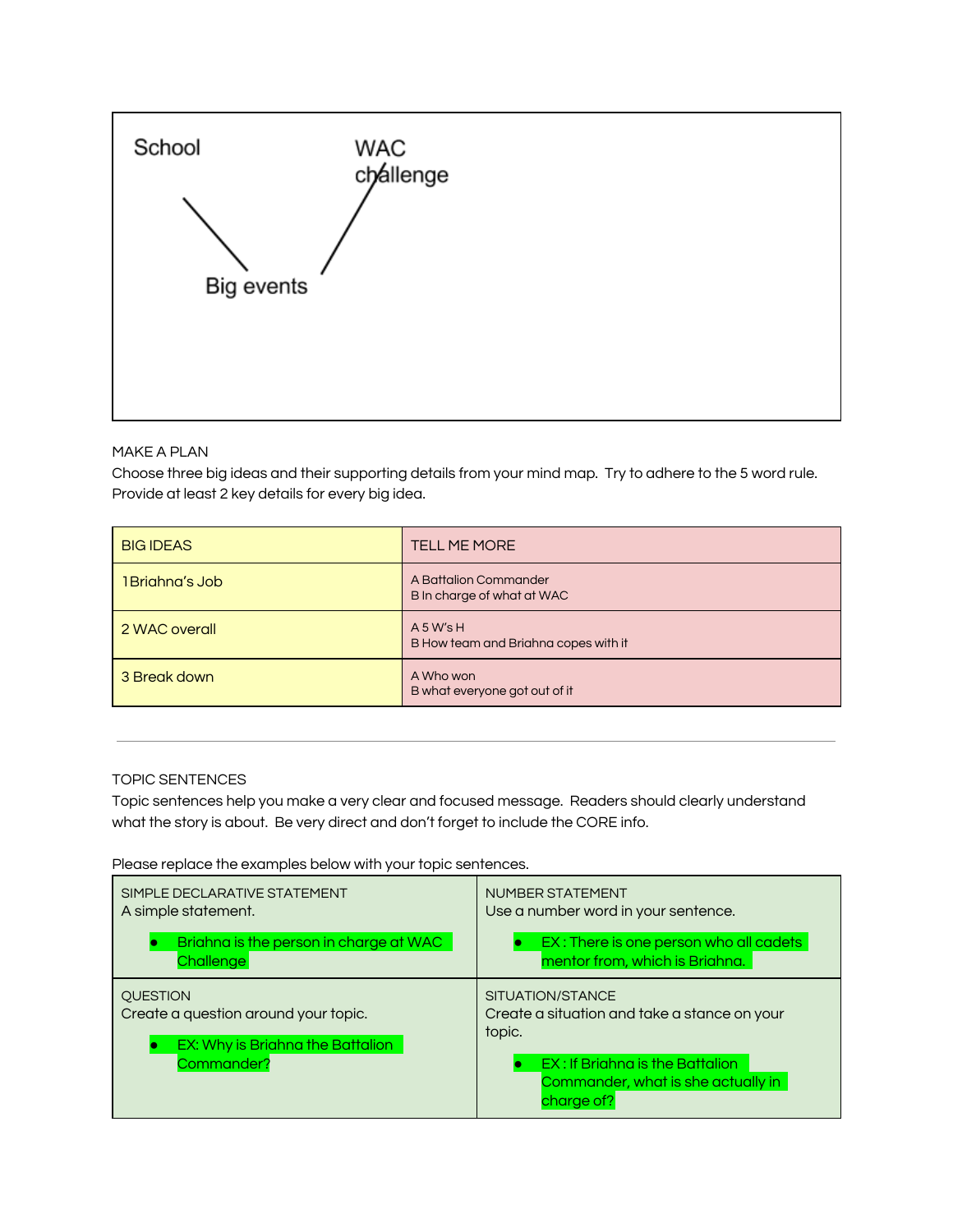## ROUGH DRAFT

Write sentences for your abstract in the boxes bellow. Use the chart above to help you create transitions between bIg ideas.

| Lead                  | <b>Description</b>                                                                                                             |
|-----------------------|--------------------------------------------------------------------------------------------------------------------------------|
| <b>Topic Sentence</b> | Briahna is the person in charge at WAC Challenge                                                                               |
| Big Idea (Transition) | Brighng's Job                                                                                                                  |
| Tell Me More          | A Battalion Commander<br>B In charge of what at WAC                                                                            |
| Big Idea (Transition) | <b>WAC</b> overall                                                                                                             |
| <b>Tell Me More</b>   | A 5 W's H<br>B How team and Briahna copes with it                                                                              |
| Big Idea (Transition) | <b>Break down</b>                                                                                                              |
| Tell Me More          | A Who won<br>B what everyone got out of it                                                                                     |
| Conclusion            | Everyone got out teamwork and never giving up.                                                                                 |
| <b>FINAL DRAFT</b>    |                                                                                                                                |
| <b>WRITER</b>         | Delilah Rountree                                                                                                               |
| <b>DESIGNER</b>       | Abreen Padeken                                                                                                                 |
| <b>HEADLINE</b>       | <b>Tied By Teamwork</b>                                                                                                        |
| <b>SUB HEADLINE</b>   | Cadets are pushed to their physical strength in order to beat the clock                                                        |
| PULL QUOTE            | Motivation during WAC is like a key to everyone, if you don't have motivation<br>won't get your events done," Tukunaga states. |

Write your complete paragraph in the box below. Copy and paste your draft here. Reread it and make any changes necessary so that it make sense. Check for spelling and grammar.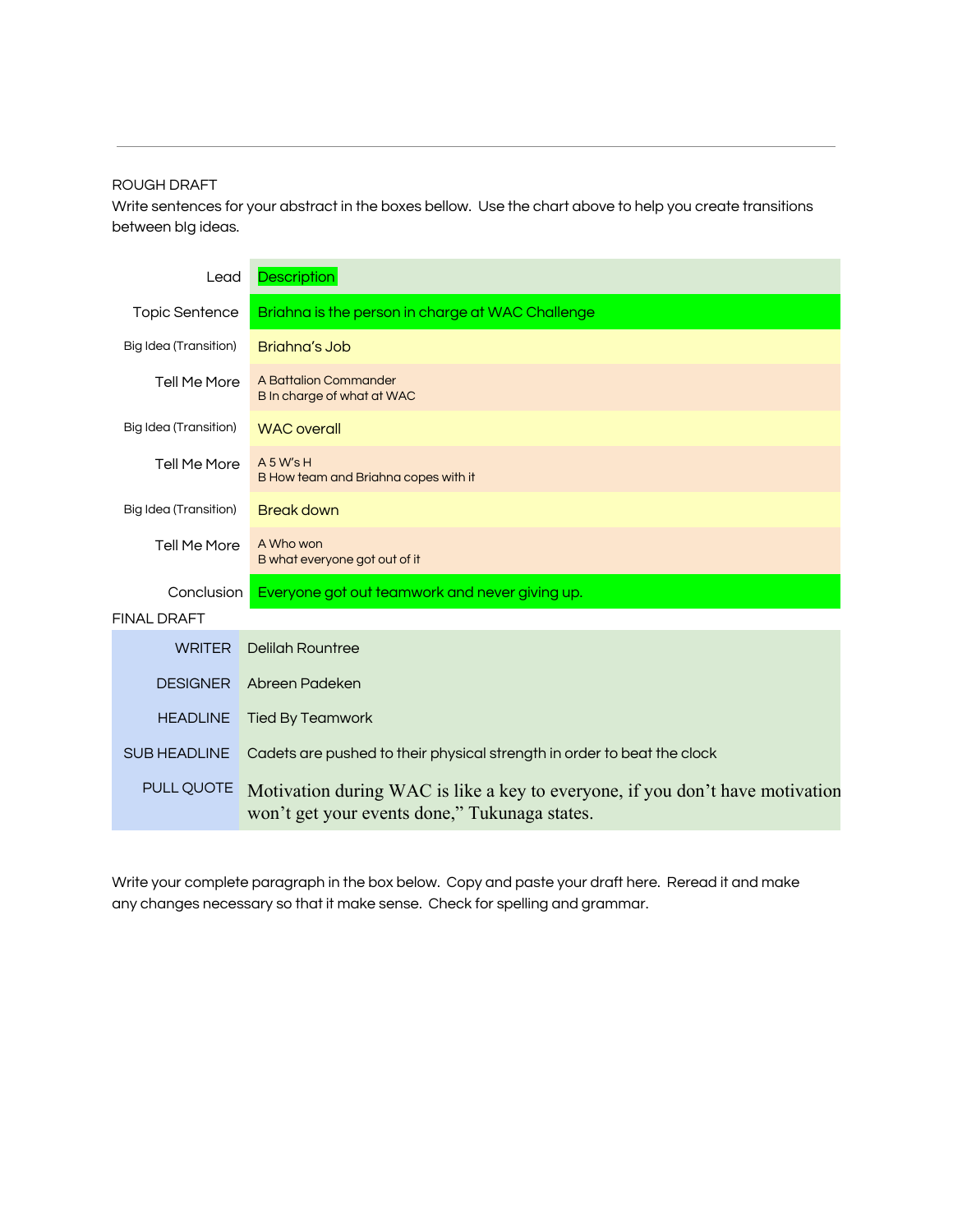In Wai'anae High School students are able to choose the classes they are interested in an want to learn more about. For senior Briahna Rivera, the choice was always a simple one and in grade she chose the path of JROTC. "I wanted to learn leadership skills and to learn things at a level," said Rivera.

For Briahna, her goal of learning the ropes of a leader paid off in her senior year when became Battalion Commander for all of Waianae High School cadets. "Based on my leadership skills and things I did, they looked at my test scores and I had high test scores and that's how I g my position," explained Rivera. With a top position, comes hard work and for Briahna that's wh she went through for JROTC's biggest event in the state.

The Waianae Adventure Challenge WAC) is hosted by Waianae High School's very own ROTC program and is a three day challenge with over 80 teams from schools all over the island. Cadets compete in challenges such as water crossing, swimming, physical tests, rope bridging and other physical events. This year marks the 9th challenge and battalion commander Briahna, plays a big part in her school's participation. "I have to plan everything, from events to forms and check equipment," said Rivera.

During WAC, Rivera's job is to make sure all cadets are in right order. Sometimes order around cadets is a hassle, since there are so many teams to look over. "My struggle is just making sure that everyone ends up in the right place," said Briahna. From water crossing to rope bridge various obstacle courses, certain Wai'anae High School cadets figure out the key to success and getting the job done. "You can't do everything by yourself, you can't let others rely on you, you have to work together to get everything done," said senior Alavoni Tukunaga. At the closing ceremo Wai'anae high school went home with three trophies. Boys took home first for rope bridge, girls took home for tug of war and mixed took home second for tug of war. Even though one of the trophies wasn't the Golden Eagle, which went to Kapolei who was the best overall team performance. At the end, Briahna has learned a lot about herself and what she can bring back home.

"From WAC I gained more leadership skills, you are in charge of 400 cadets," states Rivera. For Briahna wherever her life ends up, is not something she is afraid of. Stepping into the field presenting yourself in the outside world is what she is used to. WAC is not only a challenge of personal strength, but also mental endurement and how far you can motivate your team and your "Motivation during WAC is like a key to everyone, if you don't have motivation you won't get events done," Tukunaga states. Briahna next obstacle is to succeed at the obstacles that college to offer her.

### CORE INFO

Re-read your rough draft and extract the core information.

| <b>Who</b> |  |  |  |  |  |
|------------|--|--|--|--|--|
| What       |  |  |  |  |  |